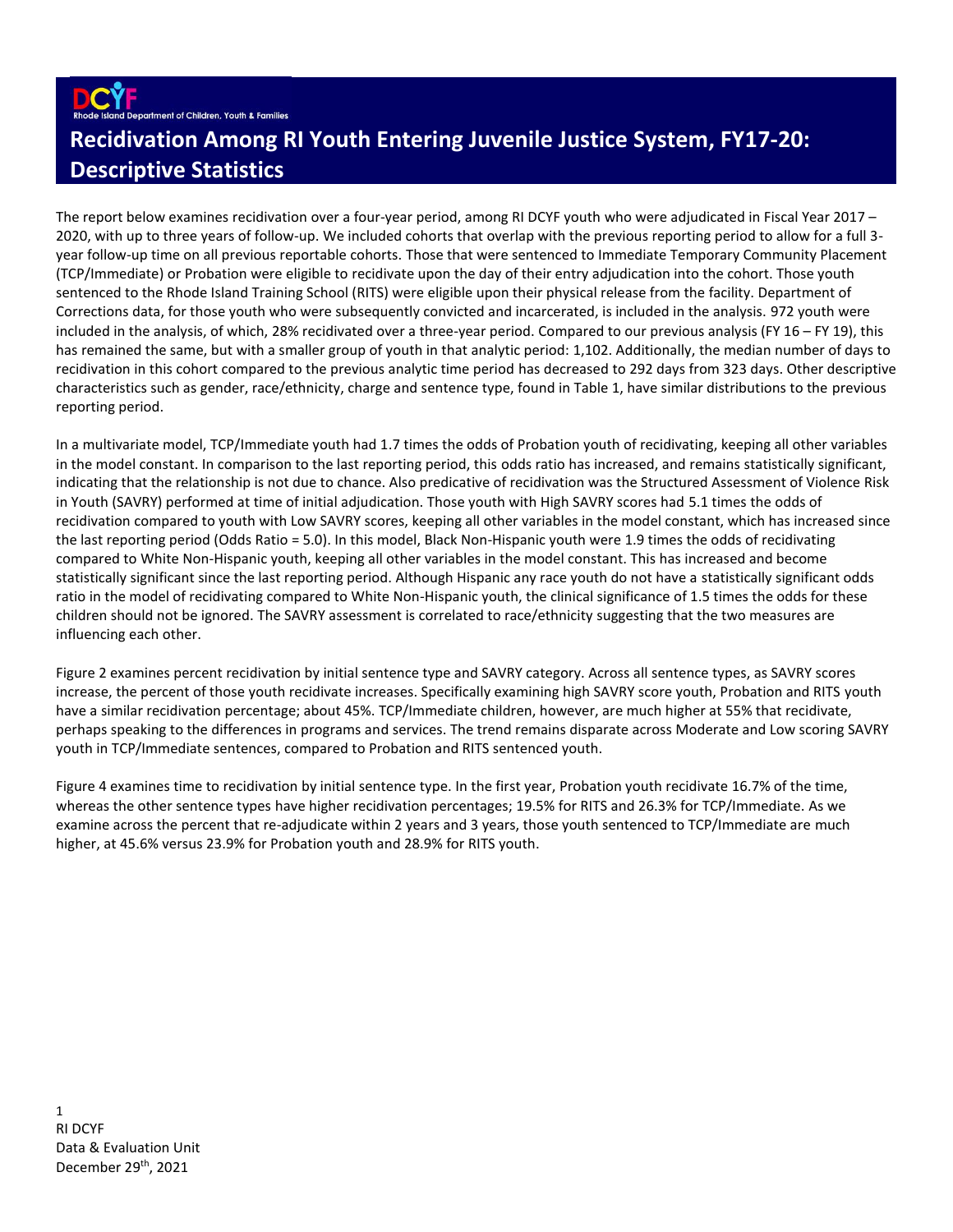

\*See data notes on Table 2

**Table 1. Descriptive Statistics, Entry Cohort from FY17-FY20 (Probation/TCP) & Exit Cohort from FY17-FY20 (RITS), Department of Corrections Data Included**<sup>†</sup>

|                                         | N(%)                            |
|-----------------------------------------|---------------------------------|
| Gender                                  |                                 |
| Male                                    | 828 (85)                        |
| Female                                  | 144 (15)                        |
| Age* (median, min, max)                 | 17 (13, 20)                     |
| Race/Ethnicity                          | [Census Data**]                 |
| White Non-Hispanic                      | 312 (32)<br>$\mathbf{H}$<br>62% |
| <b>Black Non-Hispanic</b>               | 206 (21)<br>8%<br>$\mathbf{H}$  |
| Hispanic                                | 328 (34)<br>26%<br>$\mathbf{H}$ |
| Other/Multiracial                       | 80(8)<br>4%<br>Ш.               |
| Unknown                                 | 46 (5)                          |
| Urban Core <sup>+</sup>                 |                                 |
| Yes                                     | 570 (59)                        |
| No                                      | 351 (36)                        |
| Out of State                            | 51(5)                           |
| Providence <sup>+</sup>                 |                                 |
| Yes                                     | 283 (29)                        |
| No                                      | 638 (66)                        |
| Out of State                            | 51(5)                           |
| Maximum Charge Type                     |                                 |
| Wayward                                 | 284 (29)                        |
| Delinquent                              | 614 (63)                        |
| Other***                                | 74 (8)                          |
| Number of Charges (median, min, max)    | 1(1, 8)                         |
| Sentence Type <sup>^</sup>              |                                 |
| Probation                               | 653 (67)                        |
| <b>TCP Immediate</b>                    | 160 (17)                        |
| RITS Only                               | 159 (16)                        |
| Recidivate (Ever)                       |                                 |
| Yes                                     | 275 (28)                        |
| <b>No</b>                               | 697 (72)                        |
| Days to Recidivation (median, min, max) | 292 (14, 1091)                  |
| SAVRY Categories (n=850) &              |                                 |
| Low                                     | 145 (17)                        |
| Moderate                                | 419 (49)                        |
| High                                    | 286 (34)                        |

Data Notes:

Data source: RICHIST; data are current as of 9/21/2021

2 RI DCYF Data & Evaluation Unit December 29<sup>th</sup>, 2021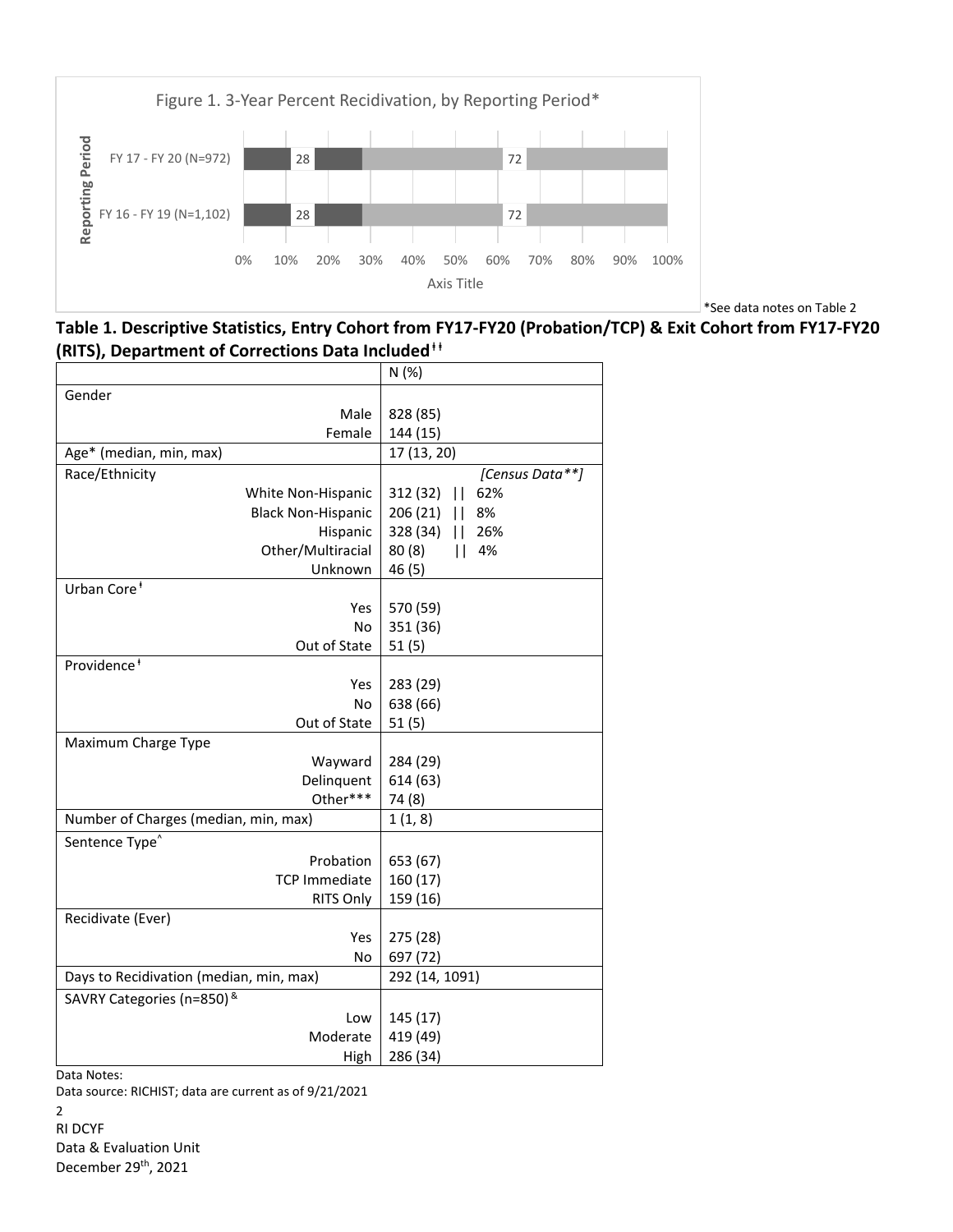- Those with missing legal petition numbers were excluded

- A recidivation event must take place greater than 14 days after the original petition number

- Percent presented in the table is a column percent

 $^{\text{++}}$  Adult corrections only include those sentences to the locked facility; adult probation is not included in this analysis

\*Age at entry for Probation & TCP youth; age at exit for RITS youth

\*\*Census estimates for RI Youth

\*\*\*Other includes those charges that are listed as Other, Conspiracy with no severity, blank charges and/or status offenses

<sup>‡</sup> Defined by Case Address

 $\hat{ }$  Sentence Type defined by legal petition file in the case of Probation and RITS; those with an indicated movement field of TCP/Immediate throughout the JJ episode were defined as TCP/Immediate; those youth with a movement field defined by TCP after being in the RITS, and no TCP/immediate field were included in RITS; some misclassification among the RITS sentenced youth into those categories may exist. Those with missing sentence information, but a petition number and RITS movement were defined as RITS only.

<sup>&</sup>Staggered roll-out of SAVRY at time of initial adjudication; began with Probation youth in July 2015 and extended to all adjudicated youth by July 2017; a few remaining in the early cohorts are missing a SAVRY

# **Table 2. Descriptive Statistics, Stratified by Ever Recidivation, Entry Cohort from FY17-FY20 (Probation/TCP) & Exit Cohort from FY17-FY20 (RITS), Department of Corrections Data Included**<sup>††</sup>

|                            | Ever Recidivation (N, %) |              | p-value*** |
|----------------------------|--------------------------|--------------|------------|
|                            | Yes (275, 28)            | No (697, 72) |            |
| Gender                     |                          |              | 0.0797     |
| Male                       | 243 (29)                 | 585 (71)     |            |
| Female                     | 32(22)                   | 112 (78)     |            |
| Age* (mean)                | 16                       | 17           | < 0.0001   |
| Race/Ethnicity             |                          |              | < 0.0001   |
| White Non-Hispanic         | 63 (20)                  | 249 (80)     |            |
| <b>Black Non-Hispanic</b>  | 81 (39)                  | 125 (61)     |            |
| Hispanic                   | 111 (34)                 | 217 (66)     |            |
| Other/Multiracial          | 19 (24)                  | 61 (76)      |            |
| Unknown                    | 1(2)                     | 45 (98)      |            |
| Urban Core <sup>+</sup>    |                          |              | < 0.0001   |
| Yes                        | 193 (34)                 | 377 (66)     |            |
| No                         | 73 (21)                  | 278 (79)     |            |
| Out of State               | 9(18)                    | 42 (82)      |            |
| Providence <sup>+</sup>    |                          |              | 0.0008     |
| Yes                        | 103 (36)                 | 180 (64)     |            |
| <b>No</b>                  | 163 (26)                 | 475 (74)     |            |
| Out of State               | 9(18)                    | 42 (82)      |            |
| Maximum Charge Type        |                          |              | 0.2546     |
| Wayward                    | 175 (29)                 | 439 (72)     |            |
| Delinquent                 | 85 (30)                  | 199 (70)     |            |
| Other**                    | 15 (20)                  | 59 (80)      |            |
| Number of Charges (mean)   | $\mathbf{1}$             | $\mathbf{1}$ | 0.1366     |
| Sentence Type <sup>^</sup> |                          |              | < 0.0001   |
| Probation                  | 156 (24)                 | 497 (76)     |            |
| <b>TCP Immediate</b>       | 73 (46)                  | 87 (54)      |            |
| RITS Only                  | 26 (29)                  | 113 (71)     |            |
| SAVRY Categories (n=963) & |                          |              | < 0.0001   |
| Low                        | 16(11)                   | 129 (89)     |            |
| Moderate                   | 112 (27)                 | 307 (73)     |            |
| High                       | 137 (48)                 | 149 (52)     |            |

Data Notes:

Data source: RICHIST; data are current as of 9/21/2021

- Those with missing legal petition numbers were excluded

3 RI DCYF Data & Evaluation Unit December 29<sup>th</sup>, 2021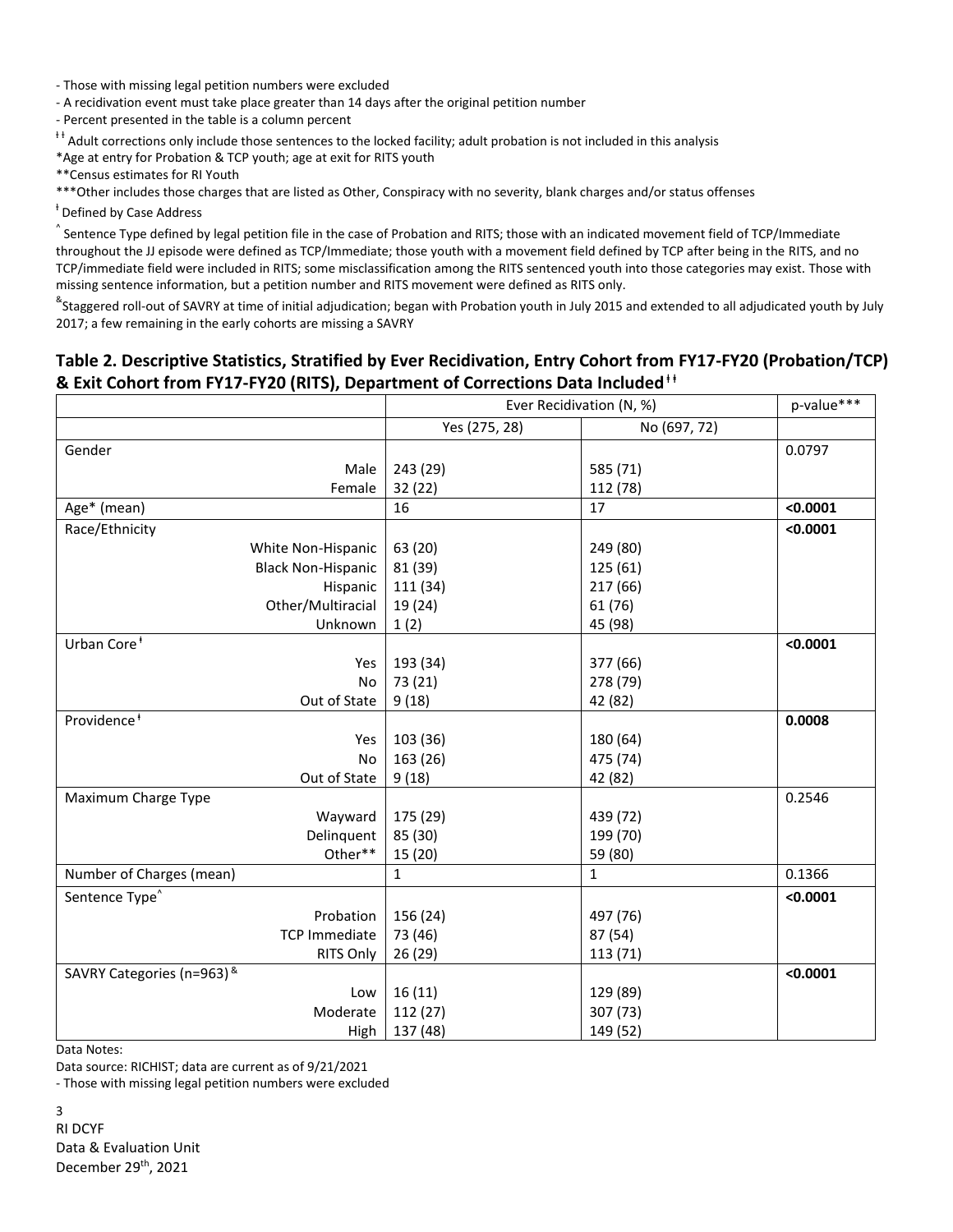- A recidivation event must take place greater than 14 days after the original petition number

- Percent presented in the table is a column percent

<sup>++</sup> Adult corrections only include those sentences to the locked facility; adult probation is not included in this analysis

\*Age at entry for Probation & TCP youth; age at exit for RITS youth

\*\* Other includes those charges that are listed as Other, Conspiracy with no severity, blank charges and/or status offenses

\*\*\* Chi-square test used, except where cells have a count of <5, then a Fisher's Exact Test was used. Continuous variables, a t-test was performed

## <sup>‡</sup> Defined by Case Address

 $\hat{ }$  Sentence Type defined by legal petition file in the case of Probation and RITS; those with an indicated movement field of TCP/Immediate throughout the JJ episode were defined as TCP/Immediate; those youth with a movement field defined by TCP after being in the RITS, and no TCP/immediate field were included in RITS; some misclassification among the RITS sentenced youth into those categories may exist. Those with missing sentence information, but a petition number and RITS movement were defined as RITS only.

<sup>&</sup>Staggered roll-out of SAVRY at time of initial adjudication; began with Probation youth in July 2015 and extended to all adjudicated youth by July 2017; a few remaining in the early cohorts are missing a SAVRY

### **Table 3. Descriptive Statistics, by SAVRY& Category, Entry Cohort from FY16-FY19 (Probation/TCP) & Exit Cohort from FY16-FY19 (RITS), Department of Corrections Data Included**<sup>††</sup>

|                            | SAVRY Categories (N, %) |                    |                | p-value** |
|----------------------------|-------------------------|--------------------|----------------|-----------|
|                            | Low (145, 17)           | Moderate (419, 49) | High (286, 34) |           |
| Sentence Type <sup>^</sup> |                         |                    |                | < 0.0001  |
| Probation                  | 134 (23)                | 321 (55)           | 132 (23)       |           |
| <b>TCP Immediate</b>       | 9(6)                    | 60 (39)            | 85 (55)        |           |
| <b>RITS Only</b>           | 2(2)                    | 38 (34)            | 69 (63)        |           |
| Maximum Charge Type        |                         |                    |                | 0.0048    |
| Wayward                    | 33(13)                  | 123 (49)           | 95 (38)        |           |
| Delinquent                 | 93 (17)                 | 261 (49)           | 180 (34)       |           |
| Other*                     | 19 (29)                 | 35 (54)            | 11(17)         |           |
| Race/Ethnicity             |                         |                    |                | 0.0005    |
| White Non-Hispanic         | 50(19)                  | 137 (52)           | 77 (29)        |           |
| <b>Black Non-Hispanic</b>  | 27(14)                  | 79 (42)            | 82 (44)        |           |
| Hispanic                   | 45 (15)                 | 153 (52)           | 98 (33)        |           |
| Other/Multiracial          | 11 (16)                 | 31 (45)            | 27 (39)        |           |
| Unknown                    | 12 (36)                 | 19 (58)            | 2(6)           |           |

Data Notes:

Data source: RICHIST; data are current as of 9/21/2021

- Those with missing legal petition numbers were excluded

- A recidivation event must take place greater than 14 days after the original petition number

- Percent presented in the table is a row percent

<sup>##</sup> Adult corrections only include those sentences to the locked facility; adult probation is not included in this analysis

\*Other includes those charges that are listed as Other, Conspiracy with no severity, blank charges and/or status offenses

\*\*Chi-square test used, except where cells have a count of <5, then a Fisher's Exact Test was used. Continuous variables, a t-test was performed

 $\hat{ }$  Sentence Type defined by legal petition file in the case of Probation and RITS; those with an indicated movement field of TCP/Immediate throughout the JJ episode were defined as TCP/Immediate; those youth with a movement field defined by TCP after being in the RITS, and no TCP/immediate field were included in RITS; some misclassification among the RITS sentenced youth into those categories may exist. Those with missing sentence information, but a petition number and RITS movement were defined as RITS only.

<sup>&</sup>Staggered roll-out of SAVRY at time of initial adjudication; began with Probation youth in July 2015 and extended to all adjudicated youth by July 2017; a few remaining in the early cohorts are missing a SAVRY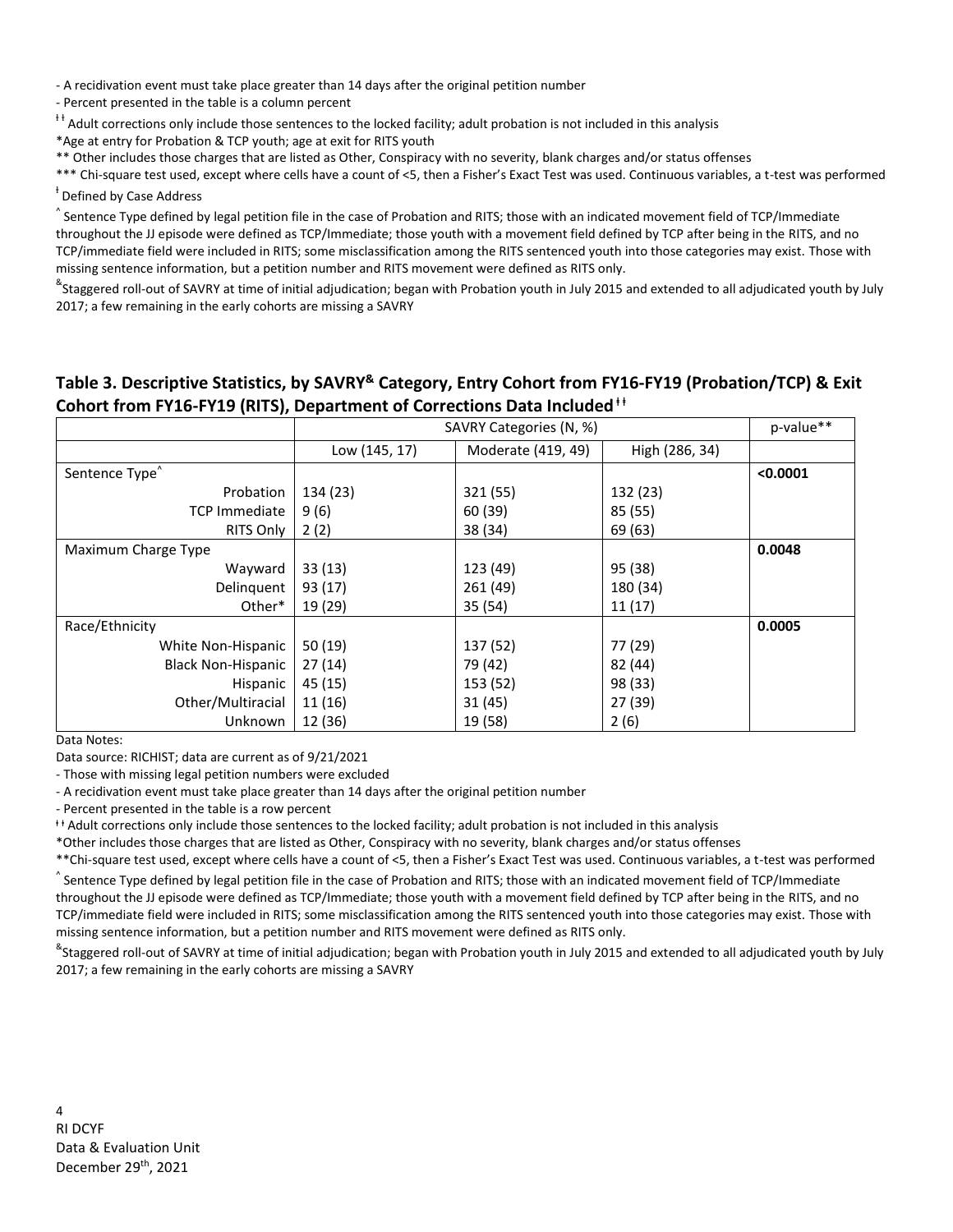# **Figure 2. Percent Recidivation, by SAVRY& Category and Sentence Type, Entry Cohort from FY17-FY20 (Probation/TCP) & Exit Cohort from FY17-FY20 (RITS), Department of Corrections Data Included** <sup>ⱡ</sup> \*\*



#### Data Notes:

Data source: RICHIST; data are current as of 9/21/2021

- Those with missing legal petition numbers were excluded

- A recidivation event must take place greater than 14 days after the original petition number

<sup>ⱡ</sup> Adult corrections only include those sentences to the locked facility; adult probation is not included in this analysis

\*Statistically significant relationship (p <0.05)

\*\*Chi-square test used, except where cells have a count of <5, then a Fisher's Exact Test was used

^ Sentence Type defined by legal petition file in the case of Probation and RITS; those with an indicated movement field of TCP/Immediate throughout the JJ episode were defined as TCP/Immediate; those youth with a movement field defined by TCP after being in the RITS, and no TCP/immediate field were included in RITS; some misclassification among the RITS sentenced youth into those categories may exist. Those with missing sentence information, but a petition number and RITS movement were defined as RITS only.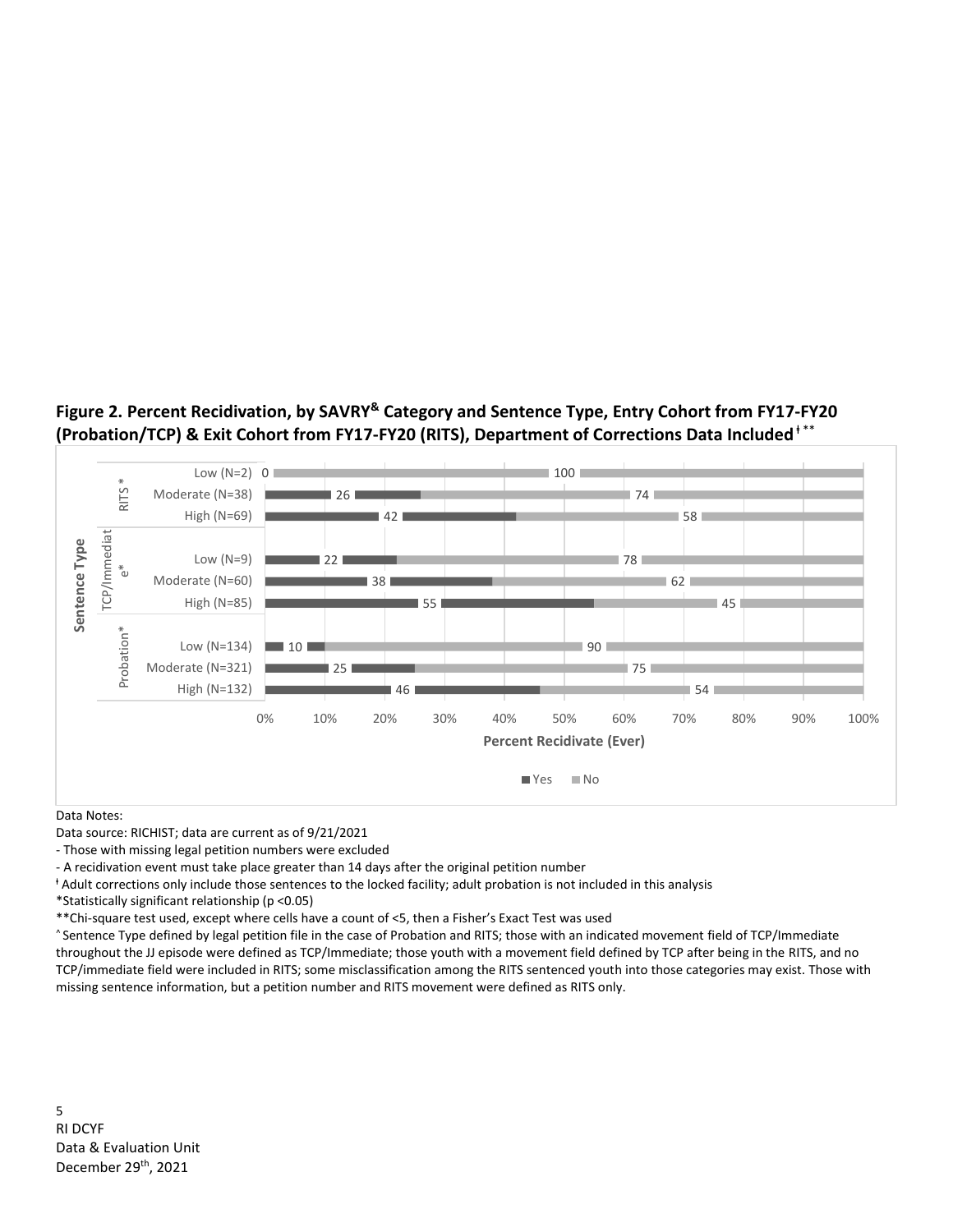# **Figure 3. Race and Ethnicity, by Sentence Type, Entry Cohort from FY17-FY20 (Probation/TCP) & Exit Cohort from FY17-FY20 (RITS), Department of Corrections Data Included**<sup>ⱡ</sup> \*,\*\*



Data Notes:

Data source: RICHIST; data are current as of 9/21/2021

- Those with missing legal petition numbers were excluded

- A recidivation event must take place greater than 14 days after the original petition number

<sup>ⱡ</sup> Adult corrections only include those sentences to the locked facility; adult probation is not included in this analysis

\*Statistically significant relationship (p <0.05)

\*\*Chi-square test used, except where cells have a count of <5, then a Fisher's Exact Test was used

^ Sentence Type defined by legal petition file in the case of Probation and RITS; those with an indicated movement field of TCP/Immediate throughout the JJ episode were defined as TCP/Immediate; those youth with a movement field defined by TCP after being in the RITS, and no TCP/immediate field were included in RITS; some misclassification among the RITS sentenced youth into those categories may exist. Those with missing sentence information, but a petition number and RITS movement were defined as RITS only.

### **Table 4. Recidivation Sentence Type, by First Sentence Type, Entry Cohort from FY17-FY20 (Probation/TCP) & Exit Cohort from FY17-FY20 (RITS), Department of Corrections Data Included**<sup>ⱡ</sup> <sup>ⱡ</sup>

| Sentence Type*, Where Youth Recidivates (N, %) |  |
|------------------------------------------------|--|
|                                                |  |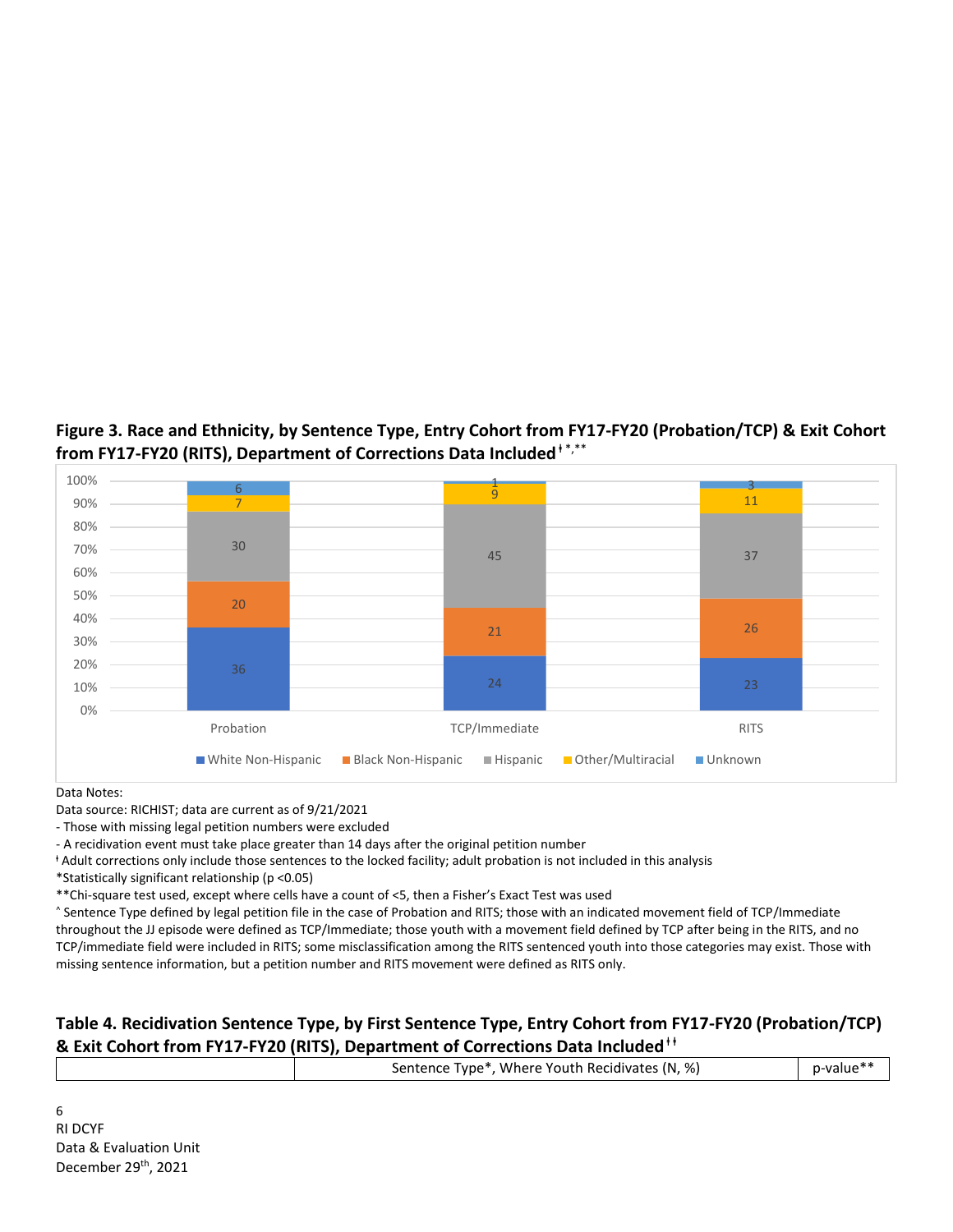|                                  | Probation (90, 33) | RITS (156, 57) | Adult Corrections*** (29, 11) |        |
|----------------------------------|--------------------|----------------|-------------------------------|--------|
| First Sentence Type <sup>^</sup> |                    |                |                               | 0.0003 |
| Probation   68 (44)              |                    | 75 (48)        | 13(8)                         |        |
| TCP Immediate   15 $(21)$        |                    | 50 (69)        | 8(11)                         |        |
|                                  | RITS $  7(15)$     | 31(67)         | 8(17)                         |        |

Data Notes:

Data source: RICHIST; data are current as of 9/21/2021

- Those with missing legal petition numbers were excluded

- A recidivation event must take place greater than 14 days after the original petition number

- Percent presented in the table is a row percent

\*Legal window definition of sentence type; those sentenced to the RITS at time of Recidivation may have served at a TCP facility

\*\*Chi-square test used, except where cells have a count of <5, then a Fisher's Exact Test was used. Continuous variables, a t-test was performed ^ Sentence Type defined by legal petition file in the case of Probation and RITS; those with an indicated movement field of TCP/Immediate throughout the JJ episode were defined as TCP/Immediate; those youth with a movement field defined by TCP after being in the RITS, and no TCP/immediate field were included in RITS; some misclassification among the RITS sentenced youth into those categories may exist. Those with

missing sentence information, but a petition number and RITS movement were defined as RITS only.

ⱡ ⱡ, \*\*\*Adult corrections only include those sentences to the locked facility; adult probation is not included in this analysis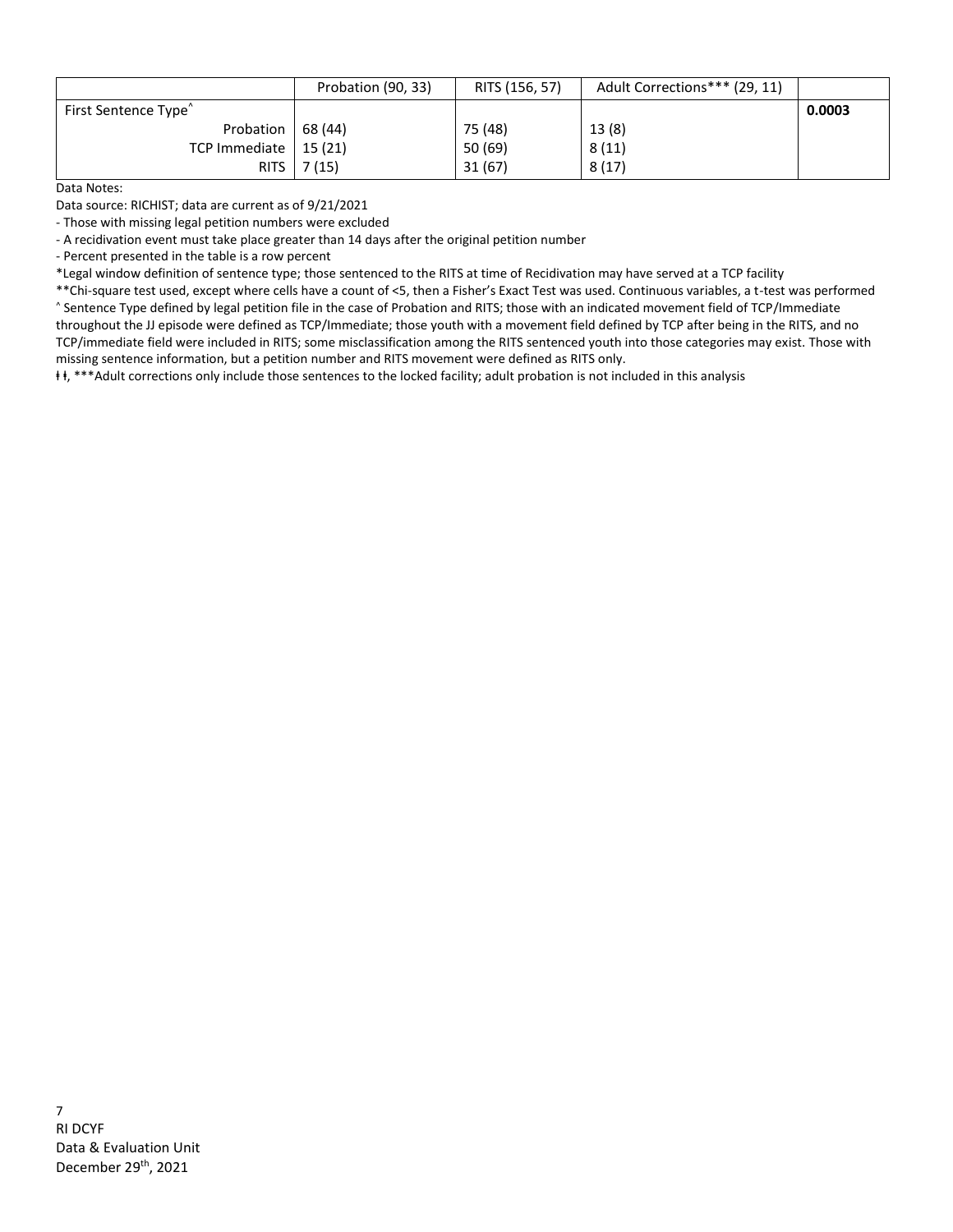**Table 5. Factors Associated with Ever Recidivation Entry Cohort from FY17-FY20 (Probation/TCP) & Exit**  Cohort from FY17-FY20 (RITS), Department of Corrections Data Included<sup>+</sup> (N=850Multivariate Model<sup>++</sup>)

|                                                                          | <b>Adjusted Odds Ratio</b> | 95% Confidence Interval                            | <b>Sig Difference</b> |
|--------------------------------------------------------------------------|----------------------------|----------------------------------------------------|-----------------------|
| <b>Race/Ethnicity</b><br>(as compared to White Non-Hispanic)             |                            |                                                    |                       |
| <b>Black Non-Hispanic</b><br><b>Hispanic</b><br><b>Other/Multiracial</b> | 1.948<br>1.460<br>0.950    | (1.186, 3.201)<br>(0.928, 2.296)<br>(0.482, 1.872) | $\ast$                |
| <b>Age at Entry</b><br>(Continuous Age)                                  | 0.637                      | (0.562, 0.722)                                     | $**$                  |
| <b>SAVRY Category</b><br>(as compared to Low)                            |                            |                                                    |                       |
| <b>Moderate</b><br>High                                                  | 2.461<br>5.144             | (1.369, 4.426)<br>(2.787, 9.493)                   | $\ast$<br>$**$        |
| <b>First Sentence Type<sup>^</sup></b><br>(as compared to Probation)     |                            |                                                    |                       |
| TCP/Immediate<br><b>RITS Only</b>                                        | 1.684<br>1.069             | (1.114, 2.545)<br>(0.650, 1.758)                   | $\ast$                |
| <b>Urban Core##</b><br>(as compared to Not Urban Core)                   |                            |                                                    |                       |
| Yes<br><b>Out of State</b>                                               | 1.376<br>0.611             | (0.919, 2.061)<br>(0.254, 1.473)                   |                       |

Data Notes:

Data source: RICHIST; data are current as of 9/21/2021

- Logistic regression was performed; all variables in model are shown

- Those with missing legal petition numbers were excluded

- A recidivation event must take place greater than 14 days after the original petition number

<sup>ⱡ</sup> Adult corrections only include those sentences to the locked facility; adult probation is not included in this analysis

ⱡⱡTotal N=972

##Urban Core defined by case address

^ Sentence Type defined by legal petition file in the case of Probation and RITS; those with an indicated movement field of TCP/Immediate throughout the JJ episode were defined as TCP/Immediate; those youth with a movement field defined by TCP after being in the RITS, and no TCP/immediate field were included in RITS; some misclassification among the RITS sentenced youth into those categories may exist. Those with missing sentence information, but a petition number and RITS movement were defined as RITS only.

 $*$  p-value < 0.05

\*\* p-value <0.0001